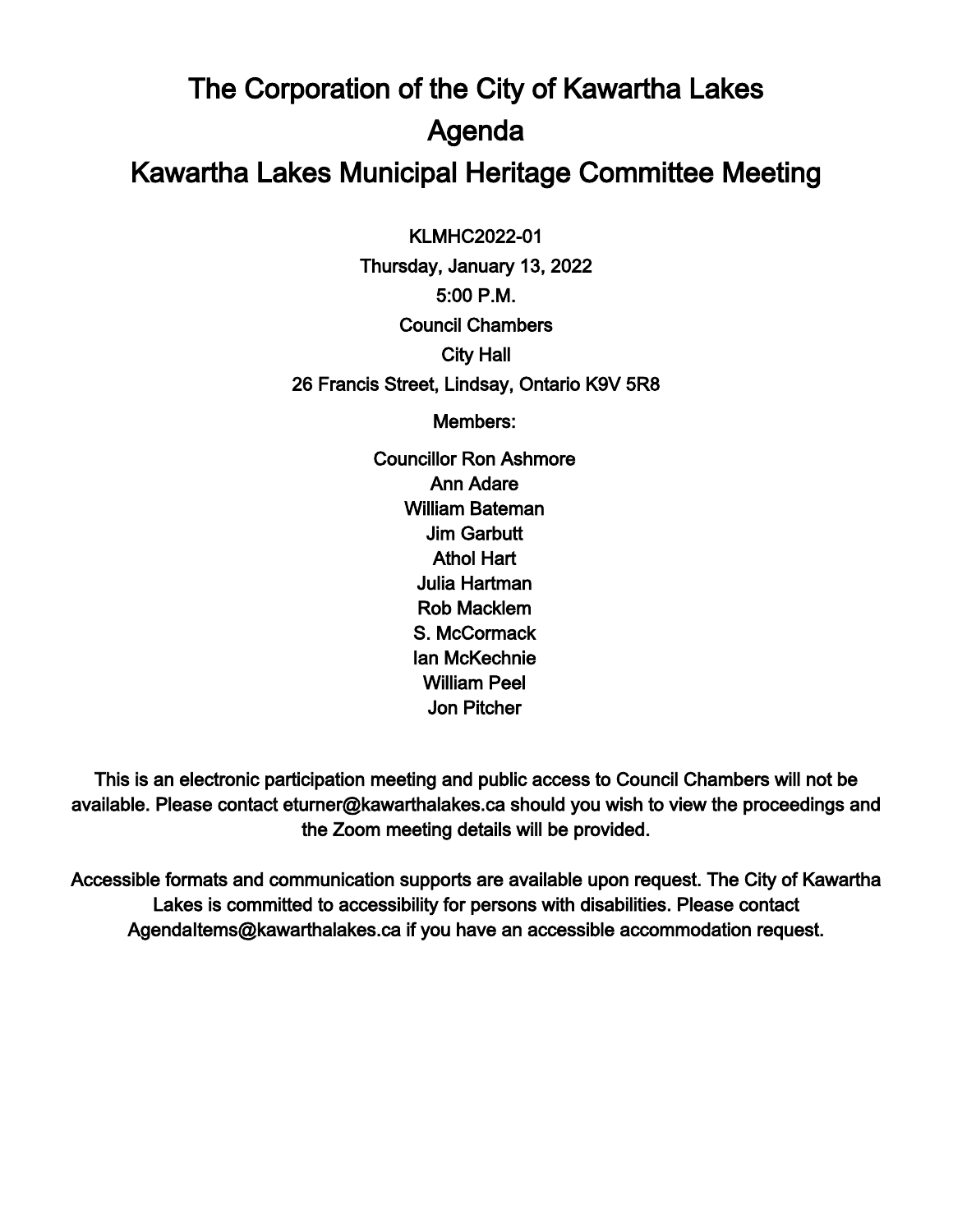| 1. | <b>Call to Order</b> |
|----|----------------------|
|    |                      |

- 2. Administrative Business
- 2.1. Adoption of Agenda
- 2.1.1. 2022 Election of Chair
- 2.1.2. 2022 Election of Vice Chair
- 2.2. Declaration of Pecuniary Interest
- 2.3. Adoption of Minutes
- 2.3.1. Minutes of the December 2, 2021 Municipal Heritage Committee Meeting

## 3. Presentations and Deputations

3.1. Old Gaol Wall Demolition Update

Jorg Petersen, Manager, Building and Property

3.1.1. KLMHC2022-004

Old Gaol Wall Demolition Update

## 4. Reports

4.1. KLMHC2022-001

2021 Review and 2022 Work Plan

4.2. KLMHC2022-002

Heritage Inventory Framework

4.3. KLMHC2022-003

Removal of Listed Property from the Heritage Register - 1824 County Road 46, Eldon **Township** 

4.4. KLMHC2022-005

Municipal Heritage Committee Correspondence